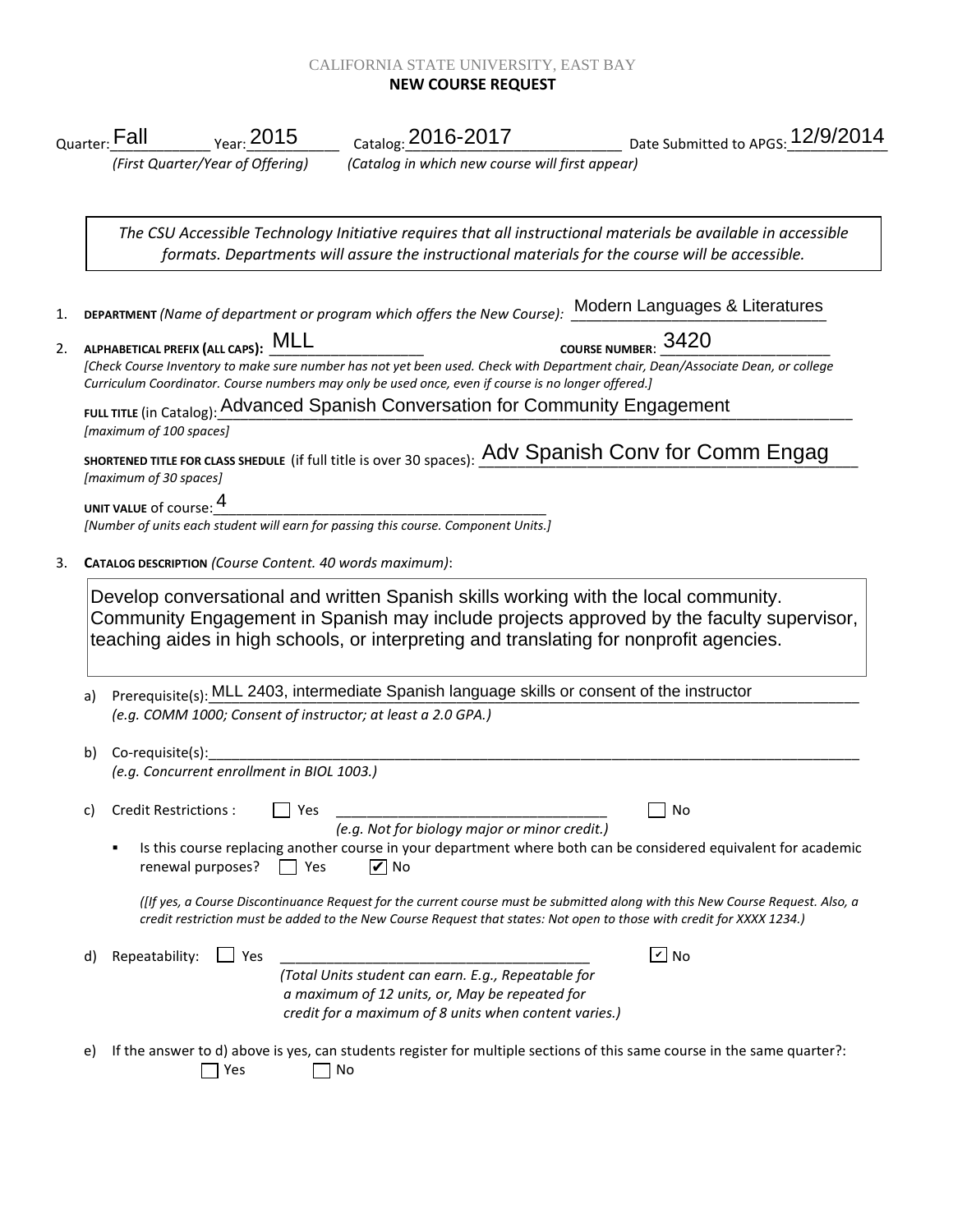- f) Cross-listing:  $\Box$  Yes **V** No
	- If yes, list primary and secondary departments. Primary: \_\_\_\_\_\_\_\_\_\_\_\_\_\_\_\_\_\_\_\_\_\_\_ Secondary: *(A New Course Request must be submitted for each of the two departments. Cross-listed courses are those that are identical, except for the course prefix.)*
- g) Dual-listing:  $\Box$  Yes **⊘**No
	- *(If yes, list the upper-division course number and title if this new course is at the graduate level or list the graduate course number and title if this new course is at the upper-division level. If both the upper-division and the graduate level courses are being proposed at the same time, a New Course Request form must be submitted for each of the two courses.)*

Upper-division or Graduate level: Course # and Title \_\_\_\_\_\_\_\_\_\_\_\_\_\_\_\_\_\_\_\_\_\_\_\_\_\_\_

- h) Miscellaneous Course Fee: Yes. Fee amount: \$ (If Yes, approval must be obtained from the Campus Fee Advisory Committee, which is handled by the Office of the VP, Administration and Finance. Note: all miscellaneous course fees under \$50 are covered by the A2E2 fee paid by students.)  $\sqrt{2}$  No
- i) Grading Pattern:  $\Box$  ABC/NC  $\Box$  CR/NC only  $\Box$  A-F or CR/NC (student choice)  $\sqrt{\phantom{a}}$  A-F only
- j) Hours/Week of Lecture:  $\frac{4}{1}$  (If no activity or lab, entire unit value from #2 above is placed here.) Non-Activity/lab units: \_\_\_\_\_\_\_\_\_\_\_(If there is an activity or lab component, then list only the non-activity/lab units here.)
- k) Hours/Week of Activity or Lab (if applicable): Activity/Lab units: \_\_\_\_\_\_\_\_\_ (If there is an activity or lab component, then list only the activity/lab units here). If no activity or lab, indicate "None": none
- I) Taught entirely on-line, on-ground, or hybrid (both): 0n-line [O] On-ground Hybrid (both online and on-ground) If the answer is on-line or hybrid, also respond to the additional three questions below:
	- i. Describe the strategies for teaching this course either in an on-line or hybrid format. (Discuss the instructional methods for offering the course(s) content in an online or hybrid format)
	- ii. Describe the experience, support and/or training available for the faculty members who will teach this online or hybrid course. (Discuss how you will ensure that faculty will know how to teach online or in a hybrid format.)
	- iii. Assessment of online and hybrid courses. (Discuss how your department will assess the quality of the online and/or hybrid instruction to ensure it is equal or superior to your on-ground instruction). **Note: Assessment of learning is NOT addressed through student evaluations.**

m) Offered on state-support or self-support:  $\boxed{\phantom{s}}$  State-Support  $\boxed{\phantom{s}}$  Self-Support  $\boxed{\mathbf{v}}$  State-Support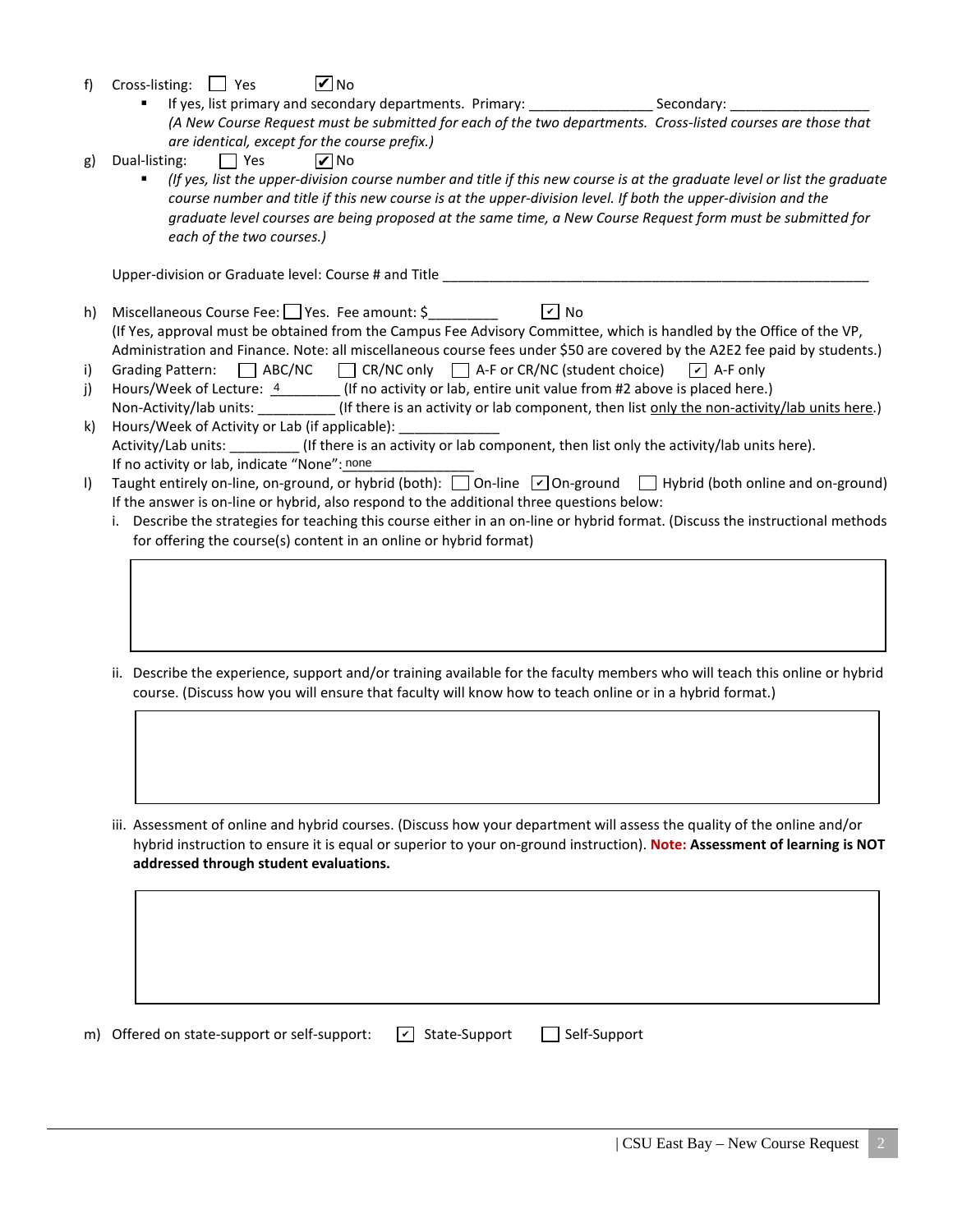## 4. **COURSE INVENTORY DATA**

*(All information needed to complete #4 can be found in Appendix B, Course Classification System and Faculty Workload Formula. Once you decide on the Instructional Format, the remaining information is based on the corresponding Course Classification Number and falls neatly into place. If the course contains an activity or lab component, in addition to a lecture, discussion, or seminar component, be sure to list both components and indicate the appropriate hours/week in "j" and "k" above.)*

|               | <b>CSU Course Classification System</b><br>and Faculty Workload Formula                                                                                                                                                                        | <b>First</b><br>Component | Second<br>Component |
|---------------|------------------------------------------------------------------------------------------------------------------------------------------------------------------------------------------------------------------------------------------------|---------------------------|---------------------|
| a.            | <b>Instructional Format</b>                                                                                                                                                                                                                    | Lecture/Discussion        |                     |
| b.            | <b>Course Classification Number</b>                                                                                                                                                                                                            |                           |                     |
| $C_{\bullet}$ | Class Hours/Week [Instructor Contact Hours]                                                                                                                                                                                                    |                           |                     |
| d.            | Student Credit Units [Component units/Units earned]                                                                                                                                                                                            |                           |                     |
| e.            | Workload K-factor [based on CS#]                                                                                                                                                                                                               |                           |                     |
| f.            | Weighted Teaching Units [component units $X$ K-factor; d $X$ e =                                                                                                                                                                               |                           |                     |
| g.            | Normal Limit/Capacity [based on CS#. Note: Courses approved by<br>the GE Subcommittee of CIC to satisfy GE Area C4 or D4 must<br>have an enrollment capacity of 40. This maximum capacity is<br>temporary and will again be reviewed in 2012.] | 30                        |                     |

5. **GENERAL EDUCATION-BREADTH REQUIREMENT(S), U.S. HISTORY-INSTITUTIONS REQUIREMENT, UNIVERSITY WRITING SKILLS REQUIREMENT** to be satisfied.  $\Box$  Yes  $\sqrt{V}$  No

 (If yes, list Area and Subarea, if appropriate for GE and Category for the Code. Refer to the GE Chapter in this manual for an explanation of the procedure for getting this course approved for GE or the Code Requirement. Refer to the University Writing Skills Chapter in this manual for an explanation of the procedure for getting this course approved for the UWSR.)

6. **JUSTIFICATION FOR/PURPOSE OF** the proposed new course: [Why does this course need to be added? Will this course be used in one of your existing majors, options, minors, or certificates? If so, which one and how? Will the major, option, minor, or certificate need to be revised as a result of the addition of this course?]

Spanish instructors have already identified some community partners (schools and/or community centers) during last years to give an opportunity to the students to work in collaboration with local Spanish speaking community.

7. List of all **Student Learning Outcomes** (SLOs) for this new course.

1) Improving oral and writing Spanish skills working with Spanish speaking local community

2) Work collaboratively and respectfully through joint University and community projects and activities in class through team participation as members and leaders of diverse teams and communities 3) Students learn to communicate ideas and values rooted in issues of social justice in a clear and persuasive manner while listening openly to others

4) Think critically as well as creatively and apply analytical reasoning to address complex challenges and everyday problems of the Spanish speaking community,

5) Understand the challenges and needs of the diverse Spanish speaking communities and transforming existing ideas to create new solutions